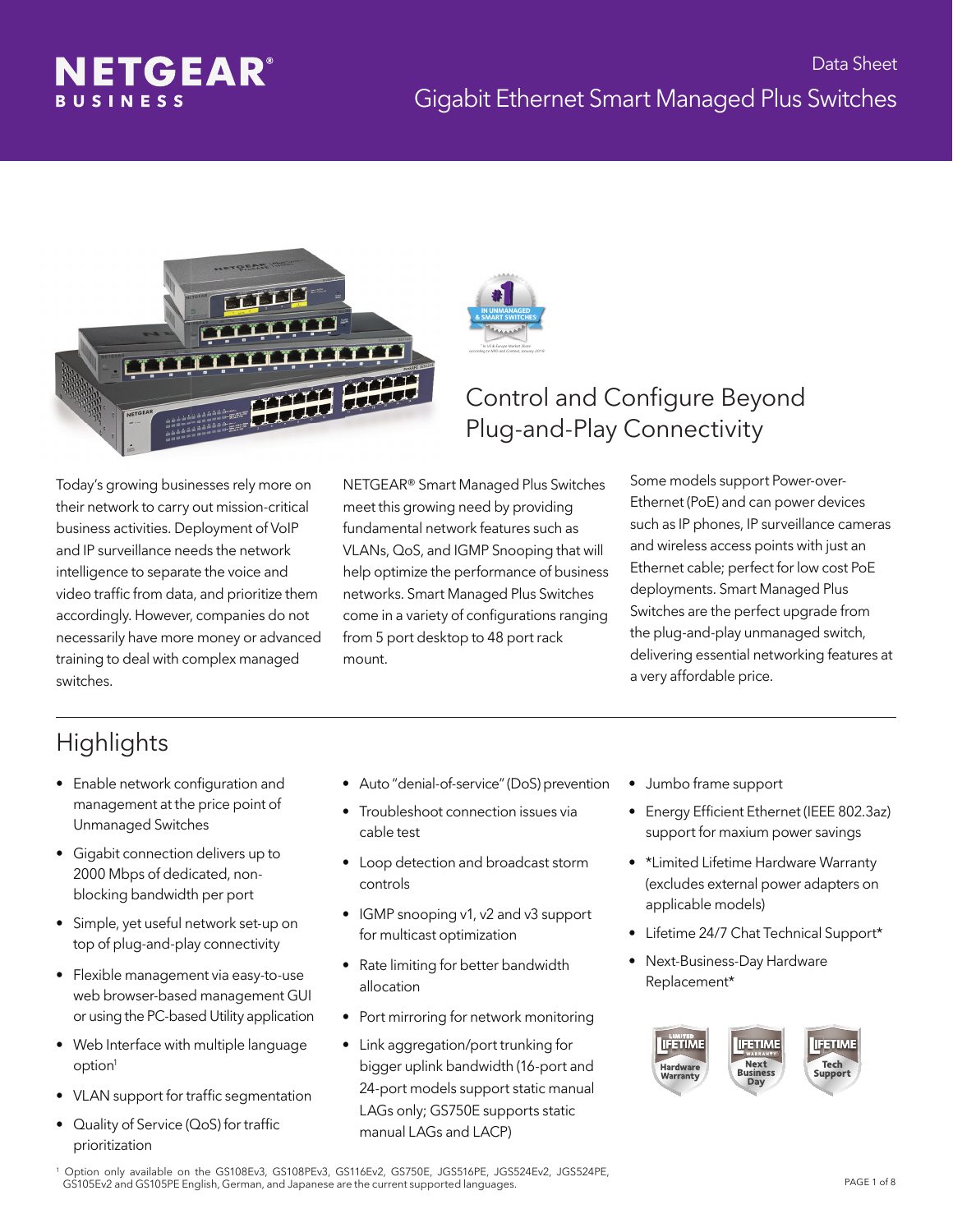#### Hardware at a Glance

|                             |             | <b>FRONT</b>                     |                   | <b>REAR</b>                                                     | <b>INTERNAL</b>                                                     |
|-----------------------------|-------------|----------------------------------|-------------------|-----------------------------------------------------------------|---------------------------------------------------------------------|
| <b>Model</b><br><b>Name</b> | Form-Factor | 10/100/1000 Base-T<br>RJ45 ports | PoE 802.3af Ports | <b>Power Supply</b>                                             | PoE budget                                                          |
| GS105Ev2                    | Desktop     | 5                                | N/A               | External Power Adapter                                          | N/A                                                                 |
| <b>GS105PE</b>              | Desktop     | 5                                | 2                 | NO POWER SUPPLY -<br>must be powered from<br>another PoE device | PoE pass-thru: 19W<br>with 802.3at/7.9W with<br>802.3af input power |
| GS108Ev3                    | Desktop     | 8                                | N/A               | External Power Adapter                                          | N/A                                                                 |
| GS108PEv3                   | Desktop     | 8                                | 4                 | External Power Adapter                                          | 53W                                                                 |
| GS116Ev2                    | Desktop     | 16                               | N/A               | <b>External Power Adapter</b>                                   | N/A                                                                 |
| JGS516PE                    | Rack mount  | 16                               | 8                 | Internal                                                        | 85W                                                                 |
| JGS524Ev2                   | Rack mount  | 24                               | N/A               | Internal                                                        | N/A                                                                 |
| JGS524PE                    | Rack mount  | 24                               | 12                | Internal                                                        | 100W                                                                |
| <b>GS750E</b>               | Rack mount  | 48 Copper and 2 SFP              | N/A               | Internal                                                        | N/A                                                                 |

### Software at a Glance

| <b>Management</b>          | <b>IP Multicast</b><br>filtering        | <b>IEEE 802.3az</b><br><b>Auto-EEE</b> | <b>VLAN<sub>s</sub></b>                    | QoS                                  | Port Trunking <sup>2</sup> | Rate<br>Limiting | Jumbo<br><b>Frame</b><br>Support |
|----------------------------|-----------------------------------------|----------------------------------------|--------------------------------------------|--------------------------------------|----------------------------|------------------|----------------------------------|
| PC Utility Tool<br>Web GUI | IGMP Snoop-<br>ing $v1, v2$<br>and $v3$ | Yes                                    | Port-based,<br>IEEE 802.1Q-<br>based VLANs | Port-based,<br>IEEE 802.1p-<br>based | 16-ports and larger        | Yes              | Yes                              |

<sup>2</sup>GS116Ev2, JGS516PE, JGS524Ev2, and JGS524PE support static manual LAGs only. GS750E supports static manual LAGs and LACP.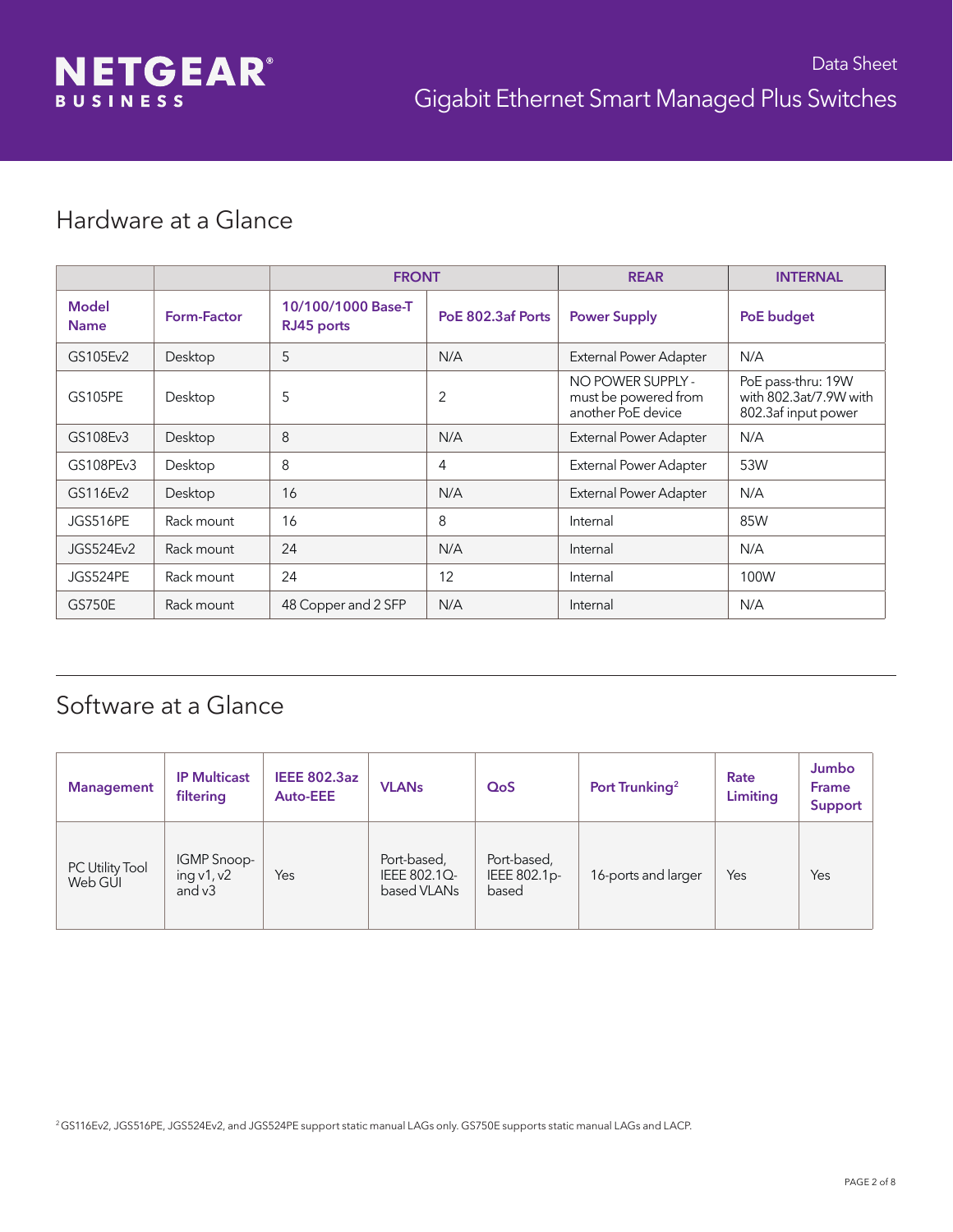

#### Features and Benefits

| <b>Hardware Features</b>                     |                                                                                                                                                                                                                                              |
|----------------------------------------------|----------------------------------------------------------------------------------------------------------------------------------------------------------------------------------------------------------------------------------------------|
| All Gigabit models                           | Making Smart Managed Plus Switch an ideal upgrade for SMB network<br>combining management capability with higher speed and better<br>performance                                                                                             |
| PoE offerings in Smart Managed Plus Switches | With half of the ports capable of supporting PoE, these PoE Smart Man-<br>aged Plus models are the most cost-efficient Gigabit Ethernet solution for<br>converaged networks where PoE support is needed, but isn't necessary on<br>all ports |
| Desktop and rack mount <sup>††</sup>         | Flexibile deployment for either desktop placement, undertable mount, wall<br>mount as well as rack mount                                                                                                                                     |
| <b>Software Features</b>                     |                                                                                                                                                                                                                                              |
| <b>VLAN</b>                                  | Segment network into smaller groups for more secure and efficient use of<br>network resources                                                                                                                                                |
| QoS                                          | For optimized network performance and better delivery of mission-critical<br>traffic such as voice and video                                                                                                                                 |
| <b>IGMP</b> Snooping                         | For improved network efficiency on delivering multicast traffic                                                                                                                                                                              |
| Link Aggregation/Port Trunking <sup>2</sup>  | Build up bigger bandwidth to support aggregated uplink traffic (16-port<br>and larger models only)                                                                                                                                           |
| Port Mirroring                               | For better and quicker network diagnostics and troubleshooting                                                                                                                                                                               |
| Cable Test                                   | Easily identify bad Ethernet cables                                                                                                                                                                                                          |
| Multiple Language GUI                        | Product documentation and user interfaces are translated, giving you the<br>ability to select your preferred language (English, German, and Japanese) <sup>1</sup>                                                                           |

1 Option only available on the GS108Ev3, GS108PEv3, GS116Ev2, GS750E, JGS516PE, JGS524Ev2, JGS524PE, GS105Ev2 and GS105PE. English, German, and Japanese are the current supported languages.

<sup>2</sup> GS116Ev2, JGS516PE, JGS524Ev2, and JGS524PE support static manual LAGs only. GS750E supports static manual LAGs and LACP.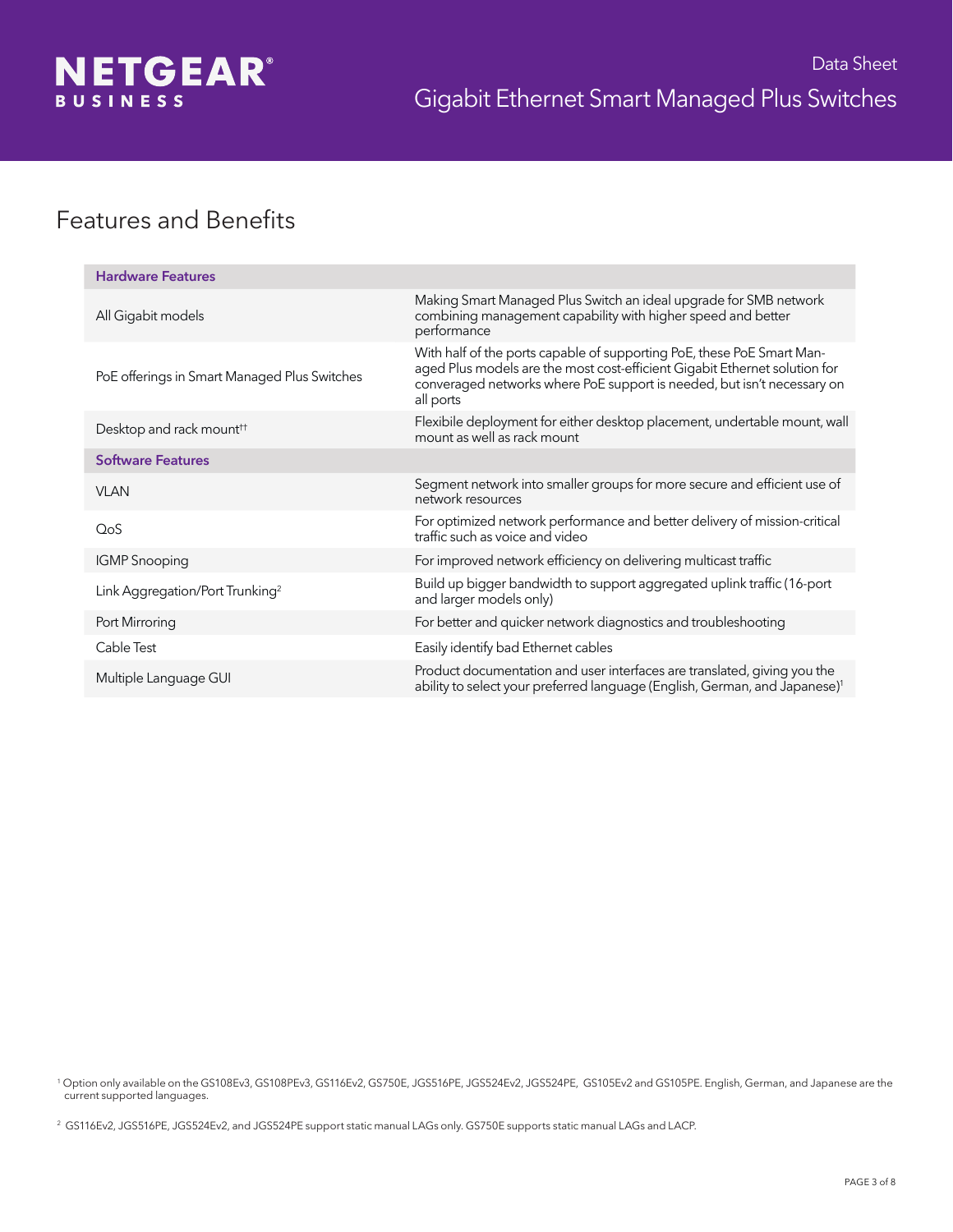

### Example Application



Why the NETGEAR Gigabit Smart Managed Plus Switch is the ideal upgrade from Unmanaged Switches for SMB networks:

- Configurable with simple set-up
- Build multiple user groups
- Prioritize voice and video traffic
- Monitor and troubleshoot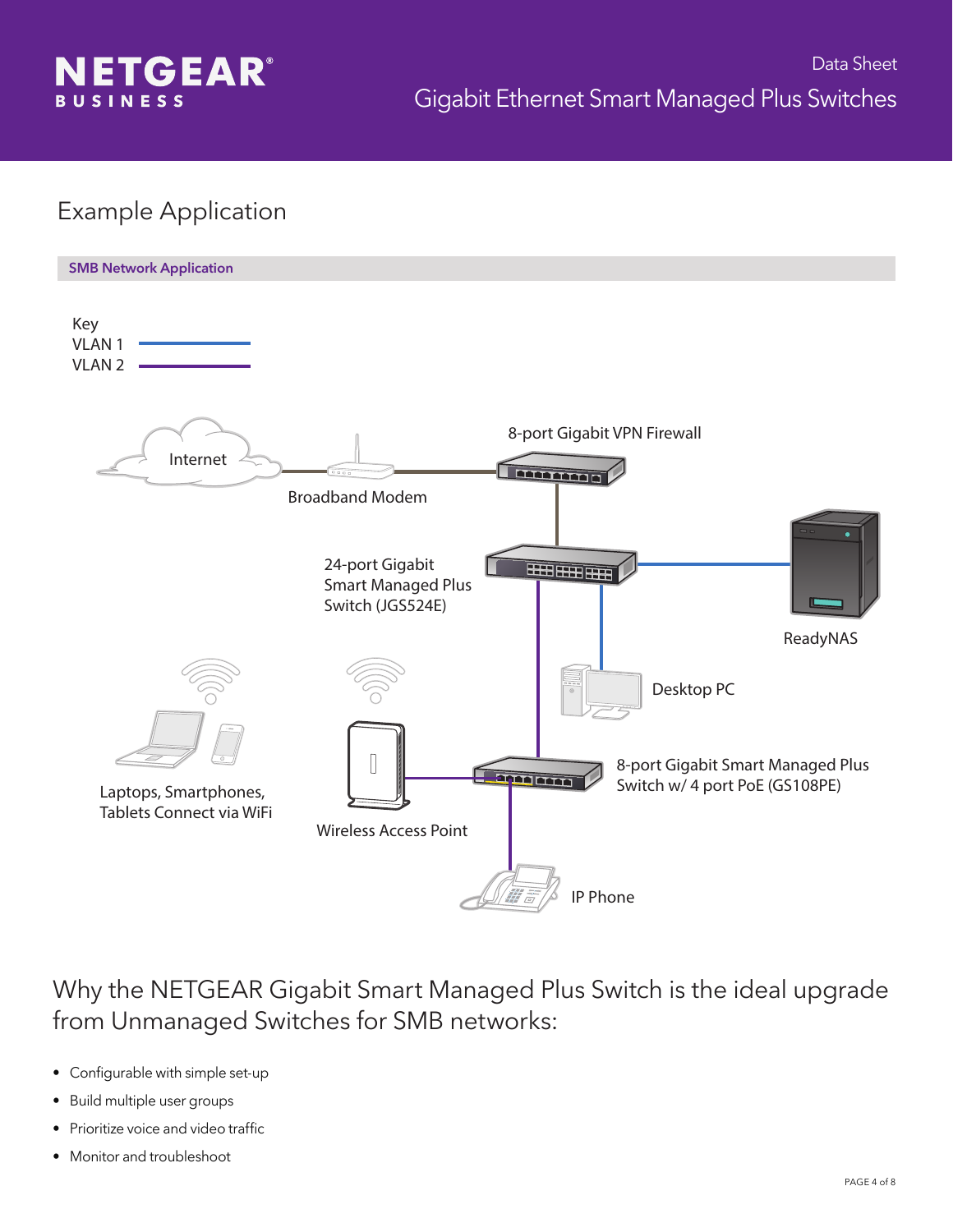# **NETGEAR®**

| <b>Technical Specifications</b>                       | GS105Ev2                | <b>GS105PE</b>                                                                      | GS108Ev3            | GS108PEv3           | GS116Ev2                        | <b>JGS516PE</b>                 | <b>JGS524Ev2</b>                | <b>JGS524PE</b>                 | <b>GS750E</b>                   |
|-------------------------------------------------------|-------------------------|-------------------------------------------------------------------------------------|---------------------|---------------------|---------------------------------|---------------------------------|---------------------------------|---------------------------------|---------------------------------|
| Gigabit ports                                         | 5                       | 5                                                                                   | $\,8\,$             | $\,8\,$             | 16                              | 16                              | 24                              | 24                              | 48                              |
| Fiber ports                                           | $\mathbf 0$             | 0                                                                                   | $\mathsf{O}\xspace$ | $\mathsf{O}\xspace$ | $\mathbf 0$                     | 0                               | $\mathbf 0$                     | $\mathsf{O}\xspace$             | 2 SFP                           |
| # of PoE ports                                        | N/A                     | $\overline{2}$                                                                      | N/A                 | $\overline{4}$      | N/A                             | 8                               | N/A                             | 12                              | N/A                             |
| Total PoE power budget (watts)                        | N/A                     | PoE<br>pass-thru:<br>19W with<br>802.3at/<br>7.9W with<br>802.3af<br>input<br>power | N/A                 | 53                  | N/A                             | 85                              | N/A                             | 100                             | N/A                             |
| Max MAC entries                                       | 2K                      | 2K                                                                                  | 4K                  | 4K                  | 16K                             | 16K                             | 16K                             | 16K                             | 16K                             |
| Buffer size                                           | 128KB                   | <b>128KB</b>                                                                        | 192KB               | 192KB               | 768KB                           | 768KB                           | 768KB                           | 768KB                           | 1.5MB                           |
| Energy Efficient Ethernet (IEEE<br>802.3az) compliant | Yes                     | Yes                                                                                 | Yes                 | Yes                 | Yes                             | Yes                             | Yes                             | Yes                             | Yes                             |
| <b>Performance Specification</b>                      |                         |                                                                                     |                     |                     |                                 |                                 |                                 |                                 |                                 |
| Forwarding modes                                      |                         |                                                                                     |                     |                     | Store-and-forward               |                                 |                                 |                                 |                                 |
| Bandwidth                                             | 10Gbps                  | 10Gbps                                                                              | 16Gbps              | 16Gbps              | 32Gbps                          | 32Gbps                          | 48Gbps                          | 48Gbps                          | 100Gbps                         |
| Priority queuing                                      |                         |                                                                                     |                     |                     | Weighted Round Robin (WRR)      |                                 |                                 |                                 |                                 |
| Jumbo frame support                                   | Up to 9K<br>packet size | Up to 9K<br>packet size                                                             | Up to 9720<br>bytes | Up to 9720<br>bytes | Up to 9K<br>packet size         | Up to 9K<br>packet size         | Up to 9K<br>packet size         | Up to 9K<br>packet size         | Up to 9K<br>packet size         |
| Acoustic noise (dB) (ANSI-S10.12)                     | $\mathsf{O}\xspace$     | $\mathsf{O}\xspace$                                                                 | $\mathsf{O}\xspace$ | $\mathsf{O}\xspace$ | $\mathbf 0$                     | 24.5                            | 0                               | 24.4                            | $\mathsf{O}\xspace$             |
| Mean Time Between Failures (MTBF)<br>(hrs)            | 2,531,294               | 1,685,972                                                                           | 2,525,259           | 1,242,394           | 504,993                         | 840,354                         | 243,476                         | 643,506                         | 1,055,076                       |
| <b>L2 Services - VLANs</b>                            |                         |                                                                                     |                     |                     |                                 |                                 |                                 |                                 |                                 |
| VLAN (# Supported)                                    | 64                      | 64                                                                                  | 32                  | 32                  | 100                             | 100                             | 100                             | 100                             | 4000                            |
| IEEE 802.1Q VLAN Tagging                              | Yes                     | Yes                                                                                 | Yes                 | Yes                 | Yes                             | Yes                             | Yes                             | Yes                             | Yes                             |
| Port-based VLAN                                       | Yes                     | Yes                                                                                 | Yes                 | Yes                 | Yes                             | Yes                             | Yes                             | Yes                             | Yes                             |
| <b>L2 Services - Availability</b>                     |                         |                                                                                     |                     |                     |                                 |                                 |                                 |                                 |                                 |
| Link Aggregation/Port Trunking2                       | No                      | No                                                                                  | No                  | No                  | Static<br>Manual<br>LAGs only   | Static<br>Manual<br>LAGs only   | Static<br>Manual<br>LAGs only   | Static<br>Manual<br>LAGs only   | Static and<br>LACP              |
| Number of Static Manual LAGs and<br># of members      | N/A                     | N/A                                                                                 | N/A                 | N/A                 | 8 LAGs<br>and 2 to 4<br>members | 8 LAGs<br>and 2 to 4<br>members | 8 LAGs<br>and 2 to 4<br>members | 8 LAGs<br>and 2 to 4<br>members | 8 LAGs<br>and 2 to 8<br>members |
| <b>L2 Services - Multicast Filtering</b>              |                         |                                                                                     |                     |                     |                                 |                                 |                                 |                                 |                                 |
| IGMP Snooping (v1, v2 and v3)                         | Yes                     | Yes                                                                                 | Yes                 | Yes                 | Yes                             | Yes                             | Yes                             | Yes                             | Yes                             |
| Block unknown Multicast                               | Yes                     | Yes                                                                                 | Yes                 | Yes                 | Yes                             | Yes                             | Yes                             | Yes                             | Yes                             |
| Supported Mulitcast groups                            | 128                     | 128                                                                                 | 128                 | 128                 | 64                              | 64                              | 64                              | $64\,$                          | 128                             |
| <b>L3 Services - DHCP</b>                             |                         |                                                                                     |                     |                     |                                 |                                 |                                 |                                 |                                 |
| DHCP client                                           | Yes                     | Yes                                                                                 | Yes                 | Yes                 | Yes                             | Yes                             | Yes                             | Yes                             | Yes                             |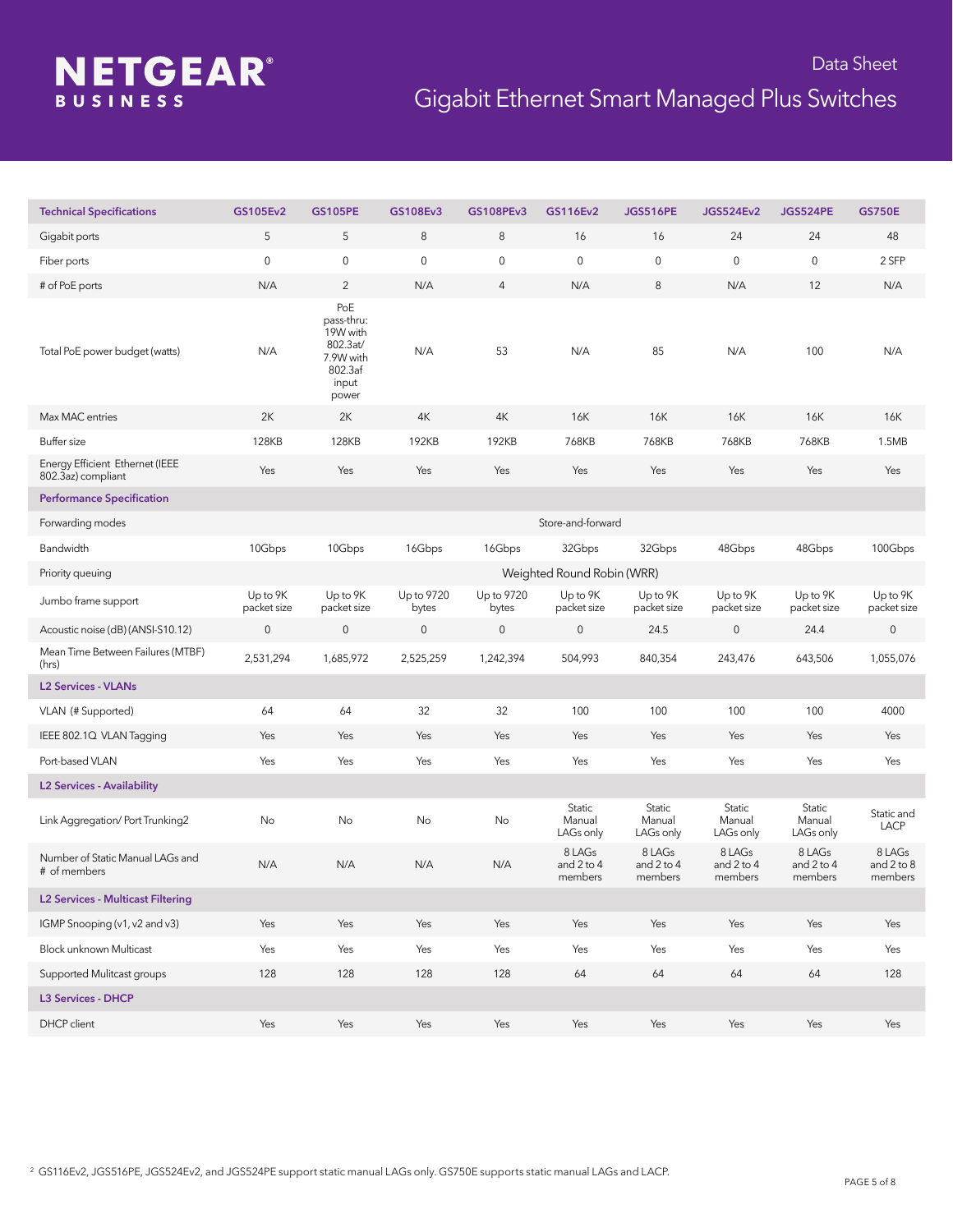# **NETGEAR®**

| <b>Quality of Service (QoS)</b>                                            | GS105Ev2 | <b>GS105PE</b> | GS108Ev3             | <b>GS108PEv3</b>                                            | GS116Ev2 | <b>JGS516PE</b>                | <b>JGS524Ev2</b> | <b>JGS524PE</b>                                                      | <b>GS750E</b>      |
|----------------------------------------------------------------------------|----------|----------------|----------------------|-------------------------------------------------------------|----------|--------------------------------|------------------|----------------------------------------------------------------------|--------------------|
| Rate limiting                                                              | Yes      | Yes            | Yes                  | Yes                                                         | Yes      | Yes                            | Yes              | Yes                                                                  | Yes                |
| <b>DSCP</b>                                                                | Yes      | Yes            | Yes                  | Yes                                                         | No       | <b>No</b>                      | No               | No                                                                   | Yes                |
| IEEE 802.1p COS                                                            | Yes      | Yes            | Yes                  | Yes                                                         | Yes      | Yes                            | Yes              | Yes                                                                  | Yes                |
| Port-based VLAN                                                            | Yes      | Yes            | Yes                  | Yes                                                         | Yes      | Yes                            | Yes              | Yes                                                                  | Yes                |
| <b>TOS</b>                                                                 | Yes      | Yes            | Yes                  | Yes                                                         | Yes      | Yes                            | Yes              | Yes                                                                  | Yes                |
| WRR (Weighted Round Robin)                                                 | Yes      | Yes            | Yes                  | Yes                                                         | Yes      | Yes                            | Yes              | Yes                                                                  | Yes                |
| <b>Strict Priority Queue Technology</b>                                    | No       | No             | No                   | No                                                          | No       | No                             | No               | No                                                                   | No                 |
| <b>IEEE Network Protocols</b>                                              |          |                |                      |                                                             |          |                                |                  |                                                                      |                    |
| · IEEE 802.3 Ethernet<br>• IEEE 802.3i 10BASE-T<br>• IEEE 802.3u 100BASE-T |          |                | • IEEE 802.3af (PoE) | · IEEE 802.3ab 1000BASE-T<br>• IEEE 802.1p Class of Service |          |                                |                  | · IEEE 802.1Q VLAN Tagging<br>• IEEE 802.3x Full-duplex Flow Control |                    |
| <b>Management</b>                                                          |          |                |                      |                                                             |          |                                |                  |                                                                      |                    |
| System Password                                                            | Yes      | Yes            | Yes                  | Yes                                                         | Yes      | Yes                            | Yes              | Yes                                                                  | Yes                |
| Web browser-based management GUI                                           | Yes      | Yes            | <b>Yes</b>           | Yes                                                         | Yes      | Yes                            | Yes              | Yes                                                                  | Yes                |
| PC Utility                                                                 | Yes      | Yes            | Yes                  | Yes                                                         | Yes      | Yes                            | Yes              | Yes                                                                  | Yes                |
| Port Mirroring                                                             | Yes      | Yes            | Yes                  | Yes                                                         | Yes      | Yes                            | Yes              | Yes                                                                  | Yes                |
| Multiple Language GUI                                                      |          |                |                      |                                                             |          | Yes: English, German, Japanese |                  |                                                                      |                    |
| Max number of source ports allowed<br>(many to 1)                          | 4        | 4              | $\overline{7}$       | $\overline{7}$                                              | 15       | 15                             | 23               | 23                                                                   | 47                 |
| Many-to-One Port Mirroring                                                 | Yes      | Yes            | Yes                  | Yes                                                         | Yes      | Yes                            | Yes              | Yes                                                                  | Yes                |
| Cable Test utility                                                         | Yes      | Yes            | Yes                  | Yes                                                         | Yes      | Yes                            | Yes              | Yes                                                                  | Yes                |
| FW upgrade thru Plus Utility (TFTP)                                        | Yes      | Yes            | Yes                  | Yes                                                         | Yes      | Yes                            | Yes              | Yes                                                                  | Yes                |
| Config download (to Switch) thru Plus<br>Utility                           | Yes      | Yes            | Yes                  | Yes                                                         | Yes      | Yes                            | Yes              | Yes                                                                  | Yes                |
| Config upload (to Server)                                                  | Yes      | Yes            | Yes                  | Yes                                                         | Yes      | Yes                            | Yes              | Yes                                                                  | Yes                |
| <b>Miscellaneous Features</b>                                              |          |                |                      |                                                             |          |                                |                  |                                                                      |                    |
| Loop Detection                                                             | Yes      | Yes            | Yes                  | Yes                                                         | Yes      | Yes                            | Yes              | Yes                                                                  | Loop<br>Prevention |
| DoS Prevention                                                             | Yes      | Yes            | Yes                  | Yes                                                         | Yes      | Yes                            | Yes              | Yes                                                                  | Yes                |
| <b>Broadcast Storm Control</b>                                             | Yes      | Yes            | Yes                  | Yes                                                         | Yes      | Yes                            | Yes              | Yes                                                                  | Yes                |
| Energy Efficient Ethernet (EEE)                                            | Yes      | Yes            | Yes                  | Yes                                                         | Yes      | Yes                            | Yes              | Yes                                                                  | Yes                |
| <b>LEDs</b>                                                                |          |                |                      |                                                             |          |                                |                  |                                                                      |                    |

| Per port   | Speed, Link, Activity           |
|------------|---------------------------------|
| Per device | Power, Fan and PoE Power Status |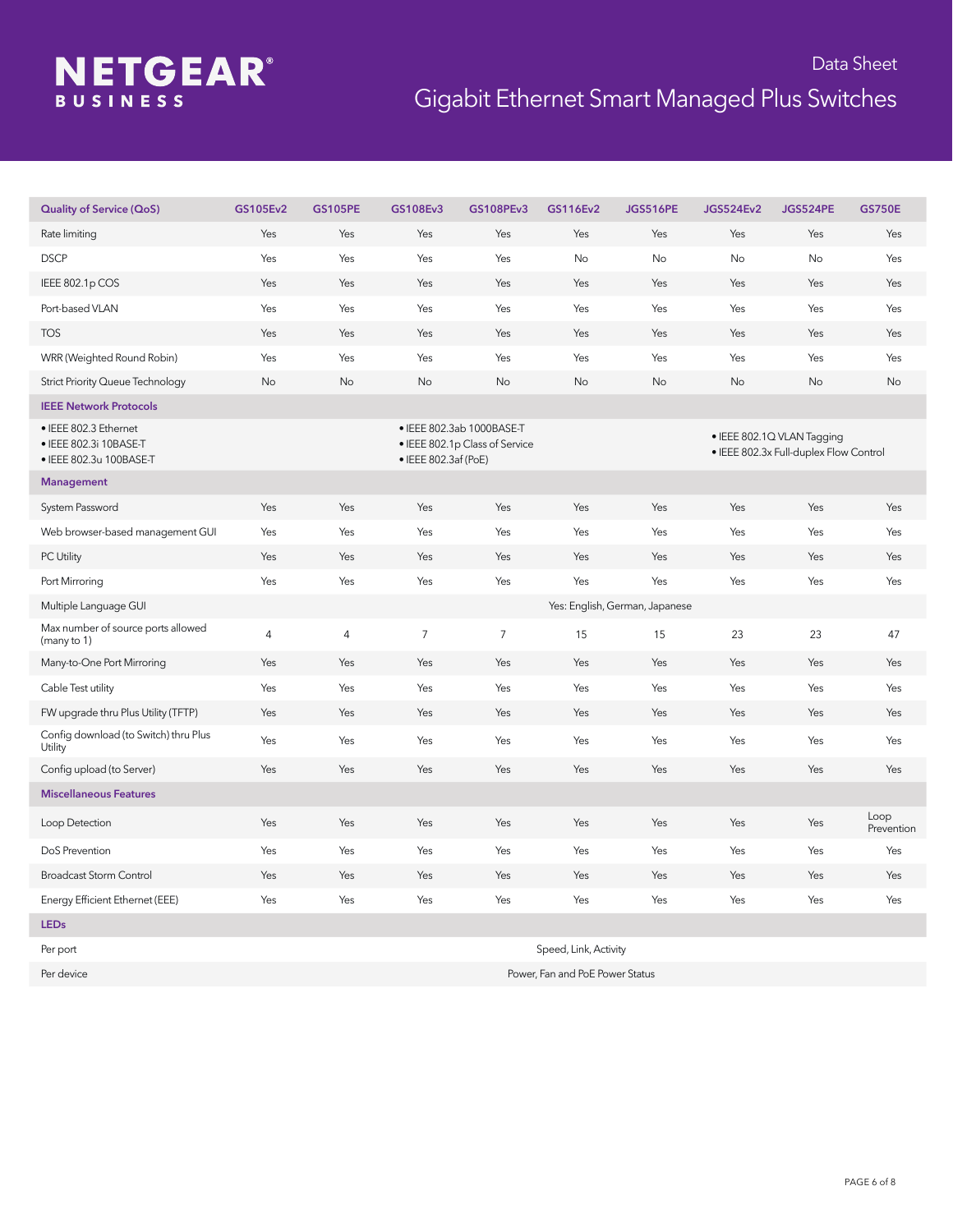## **NETGEAR®**

| <b>Physical Specifications</b>                                                                         | GS105Ev2                                                                                                  | <b>GS105PE</b>                                                                                            | GS108Ev3                                                                                                  | GS108PEv3                                                                                                 | GS116Ev2                                                                                                  | <b>JGS516PE</b>                                                                                           | <b>JGS524Ev2</b>                                                                                          | <b>JGS524PE</b>                                                                                 | <b>GS750E</b>                                                                                           |
|--------------------------------------------------------------------------------------------------------|-----------------------------------------------------------------------------------------------------------|-----------------------------------------------------------------------------------------------------------|-----------------------------------------------------------------------------------------------------------|-----------------------------------------------------------------------------------------------------------|-----------------------------------------------------------------------------------------------------------|-----------------------------------------------------------------------------------------------------------|-----------------------------------------------------------------------------------------------------------|-------------------------------------------------------------------------------------------------|---------------------------------------------------------------------------------------------------------|
| Dimensions (mm)                                                                                        | 94x100x27                                                                                                 | 158x100x27                                                                                                | 158x101x29                                                                                                | 158x101x29                                                                                                | 286x101x26                                                                                                | 328x170x43                                                                                                | 328x170x43                                                                                                | 328x170x43                                                                                      | 440x204x43                                                                                              |
| Weight (kg)                                                                                            | 0.25                                                                                                      | 0.47                                                                                                      | 0.50                                                                                                      | 0.54                                                                                                      | 0.84                                                                                                      | 1.67                                                                                                      | 1.40                                                                                                      | 1.84                                                                                            | 3.25                                                                                                    |
| Fan                                                                                                    | $\mathbf 0$                                                                                               | $\mathbf 0$                                                                                               | $\mathbf 0$                                                                                               | $\mathsf{O}\xspace$                                                                                       | 0                                                                                                         | $\mathbf{1}$                                                                                              | $\mathbf 0$                                                                                               | $\mathbf{1}$                                                                                    | 0                                                                                                       |
| Power Consumption (when all ports used, line-rate traffic and max PoE)                                 |                                                                                                           |                                                                                                           |                                                                                                           |                                                                                                           |                                                                                                           |                                                                                                           |                                                                                                           |                                                                                                 |                                                                                                         |
| Worst case, all ports used, line-rate<br>traffic, max PoE (W)                                          | 2.6                                                                                                       | 22.0                                                                                                      | 4.5                                                                                                       | 60.0                                                                                                      | 10.0                                                                                                      | 110.0                                                                                                     | 13.8                                                                                                      | 123.0                                                                                           | 30                                                                                                      |
| Heat Dissipation Max/Standby<br>(BTU/hr)                                                               | Max: 8.9<br>Min: 2.2                                                                                      | Max: 6.7<br>Min: 1.2                                                                                      | Max: 15.2<br>Min: 4.9                                                                                     | Max: 205.2<br>Min: 3.7                                                                                    | Max: 34.2<br>Min: 13.3                                                                                    | Max: 34.2<br>Min: 14.4                                                                                    | Max: 47.2<br>Min: 19.6                                                                                    | Max: 78.7<br>Min: 19.8                                                                          | Max: 102.7<br>Min: 38.9                                                                                 |
| <b>Environmental Specifications<sup>2</sup></b>                                                        |                                                                                                           |                                                                                                           |                                                                                                           |                                                                                                           |                                                                                                           |                                                                                                           |                                                                                                           |                                                                                                 |                                                                                                         |
| Operating                                                                                              |                                                                                                           |                                                                                                           |                                                                                                           |                                                                                                           |                                                                                                           |                                                                                                           |                                                                                                           |                                                                                                 |                                                                                                         |
| Operating temperature - Switch                                                                         | 32° to 122°F<br>( $0^\circ$ to $50^\circ$ C)                                                              | 32° to 122°F<br>( $0^\circ$ to $50^\circ$ C)                                                              | 32° to 104°F<br>(0 $^{\circ}$ to 40 $^{\circ}$ C)                                                         | 32° to 104°F<br>(0 $^{\circ}$ to 40 $^{\circ}$ C)                                                         | 32° to 104°F<br>(0 $^{\circ}$ to 40 $^{\circ}$ C)                                                         | 32° to 122°F<br>(0 $^{\circ}$ to 50 $^{\circ}$ C)                                                         | 32° to 122°F<br>(0° to 50°C)                                                                              | 32° to 122°F<br>( $0^\circ$ to $50^\circ$ C)                                                    | 32° to 122°F<br>(0° to 50°C)                                                                            |
| Operating temperature - Adapter                                                                        |                                                                                                           |                                                                                                           |                                                                                                           |                                                                                                           | 32° to 104°F (0° to 40°C)                                                                                 |                                                                                                           |                                                                                                           |                                                                                                 |                                                                                                         |
| Humidity                                                                                               |                                                                                                           |                                                                                                           |                                                                                                           |                                                                                                           | 90% maximum relative humidity, non-condensing                                                             |                                                                                                           |                                                                                                           |                                                                                                 |                                                                                                         |
| Altitude                                                                                               |                                                                                                           |                                                                                                           |                                                                                                           |                                                                                                           | 10,000 ft (3,000 m) maximum                                                                               |                                                                                                           |                                                                                                           |                                                                                                 |                                                                                                         |
| Storage                                                                                                |                                                                                                           |                                                                                                           |                                                                                                           |                                                                                                           |                                                                                                           |                                                                                                           |                                                                                                           |                                                                                                 |                                                                                                         |
| Storage temperature                                                                                    |                                                                                                           |                                                                                                           |                                                                                                           |                                                                                                           | -4° to 158°F (-20° to 70°C)                                                                               |                                                                                                           |                                                                                                           |                                                                                                 |                                                                                                         |
| Humidity                                                                                               |                                                                                                           |                                                                                                           |                                                                                                           |                                                                                                           | 95% maximum relative humidity, non-condensing                                                             |                                                                                                           |                                                                                                           |                                                                                                 |                                                                                                         |
| Altitude                                                                                               |                                                                                                           |                                                                                                           |                                                                                                           |                                                                                                           | 10,000 ft (3,000 m) maximum                                                                               |                                                                                                           |                                                                                                           |                                                                                                 |                                                                                                         |
| Electromagnetic Emissions and Immunity                                                                 |                                                                                                           |                                                                                                           |                                                                                                           |                                                                                                           |                                                                                                           |                                                                                                           |                                                                                                           |                                                                                                 |                                                                                                         |
| Certifications Class (including but not<br>limited to CE, FCC Part 15, VCCI, RCM,<br>KCC, EAC and CCC) | В                                                                                                         | B                                                                                                         | $\sf B$                                                                                                   | А                                                                                                         | Α                                                                                                         | Α                                                                                                         | Α                                                                                                         | A                                                                                               | Α                                                                                                       |
| Safety                                                                                                 |                                                                                                           |                                                                                                           |                                                                                                           |                                                                                                           |                                                                                                           |                                                                                                           |                                                                                                           |                                                                                                 |                                                                                                         |
| Certifications                                                                                         | CB, CE<br>LVD, CCC,<br>EAC                                                                                | CE LVD,<br>EAC                                                                                            | CB, CE<br>LVD, CCC,<br>EAC                                                                                | CB, CE<br>LVD, CCC,<br>EAC                                                                                | CB, CE<br>LVD, CCC,<br>EAC                                                                                | CB, CE<br>LVD, CCC,<br>EAC, UL<br>60950-1                                                                 | CB, CE<br>LVD, CCC,<br>EAC, UL<br>60950-1                                                                 | CB, CE<br>LVD, CCC,<br>EAC, UL<br>60950-1                                                       | CB, CE<br>LVD, CCC,<br>EAC, UL<br>60950-1                                                               |
| <b>Warranty and Support</b>                                                                            |                                                                                                           |                                                                                                           |                                                                                                           |                                                                                                           |                                                                                                           |                                                                                                           |                                                                                                           |                                                                                                 |                                                                                                         |
| Switch Warranty                                                                                        | Limited<br>lifetime<br>warranty*                                                                          | Limited<br>lifetime<br>warranty*                                                                          | Limited<br>lifetime<br>warranty*                                                                          | Limited<br>lifetime<br>warranty*                                                                          | Limited<br>lifetime<br>warranty*                                                                          | Limited<br>lifetime<br>warranty*                                                                          | Limited<br>lifetime<br>warranty*                                                                          | Limited<br>lifetime<br>warranty*                                                                | Limited<br>lifetime<br>warranty*                                                                        |
| Power Adapter Warranty                                                                                 | 2 years                                                                                                   |                                                                                                           | 2 years                                                                                                   | 2 years                                                                                                   | 2 years                                                                                                   |                                                                                                           |                                                                                                           |                                                                                                 |                                                                                                         |
| Technical support                                                                                      |                                                                                                           |                                                                                                           |                                                                                                           | Lifetime Tech Support* via chat, 90 day tech support via email                                            |                                                                                                           |                                                                                                           |                                                                                                           |                                                                                                 |                                                                                                         |
| Next-Business-Day (NBD)<br>Replacement                                                                 | Limited lifetime*                                                                                         |                                                                                                           |                                                                                                           |                                                                                                           |                                                                                                           |                                                                                                           |                                                                                                           |                                                                                                 |                                                                                                         |
| ProSUPPORT OnCall 24x7,<br>Service Packs                                                               | Category S01<br>PMB0S11<br>$(1 \text{ yr})$<br>PMB0S31<br>$(3 \text{ yr})$<br>PMB0S51<br>$(5 \text{ yr})$ | Category S01<br>PMB0S11<br>$(1 \text{ yr})$<br>PMB0S31<br>$(3 \text{ yr})$<br>PMB0S51<br>$(5 \text{ yr})$ | Category S01<br>PMB0S11<br>$(1 \text{ yr})$<br>PMB0S31<br>$(3 \text{ yr})$<br>PMB0S51<br>$(5 \text{ yr})$ | Category S01<br>PMB0S11<br>$(1 \text{ yr})$<br>PMB0S31<br>$(3 \text{ yr})$<br>PMB0S51<br>$(5 \text{ yr})$ | Category S02<br>PMB0S12<br>$(1 \text{ yr})$<br>PMB0S32<br>$(3 \text{ yr})$<br>PMB0S52<br>$(5 \text{ yr})$ | Category S02<br>PMB0S12<br>$(1 \text{ yr})$<br>PMB0S32<br>$(3 \text{ yr})$<br>PMB0S52<br>$(5 \text{ yr})$ | Category S02<br>PMB0S12<br>$(1 \text{ yr})$<br>PMB0S32<br>$(3 \text{ yr})$<br>PMB0S52<br>$(5 \text{ yr})$ | Category S02<br>PMB0S12<br>$(1 \text{ yr})$<br>PMB0S32<br>(3 yr)<br>PMB0S52<br>$(5 \text{ yr})$ | Category 1<br>PMB0311<br>$(1 \text{ yr})$<br>PMB0331<br>$(3 \text{ yr})$<br>PMB0351<br>$(5 \text{ yr})$ |

2 Do not use these devices outdoors. If you connect cables or devices that are outdoors to this device, see https://kb.netgear.com/000057103 for safety and warranty information